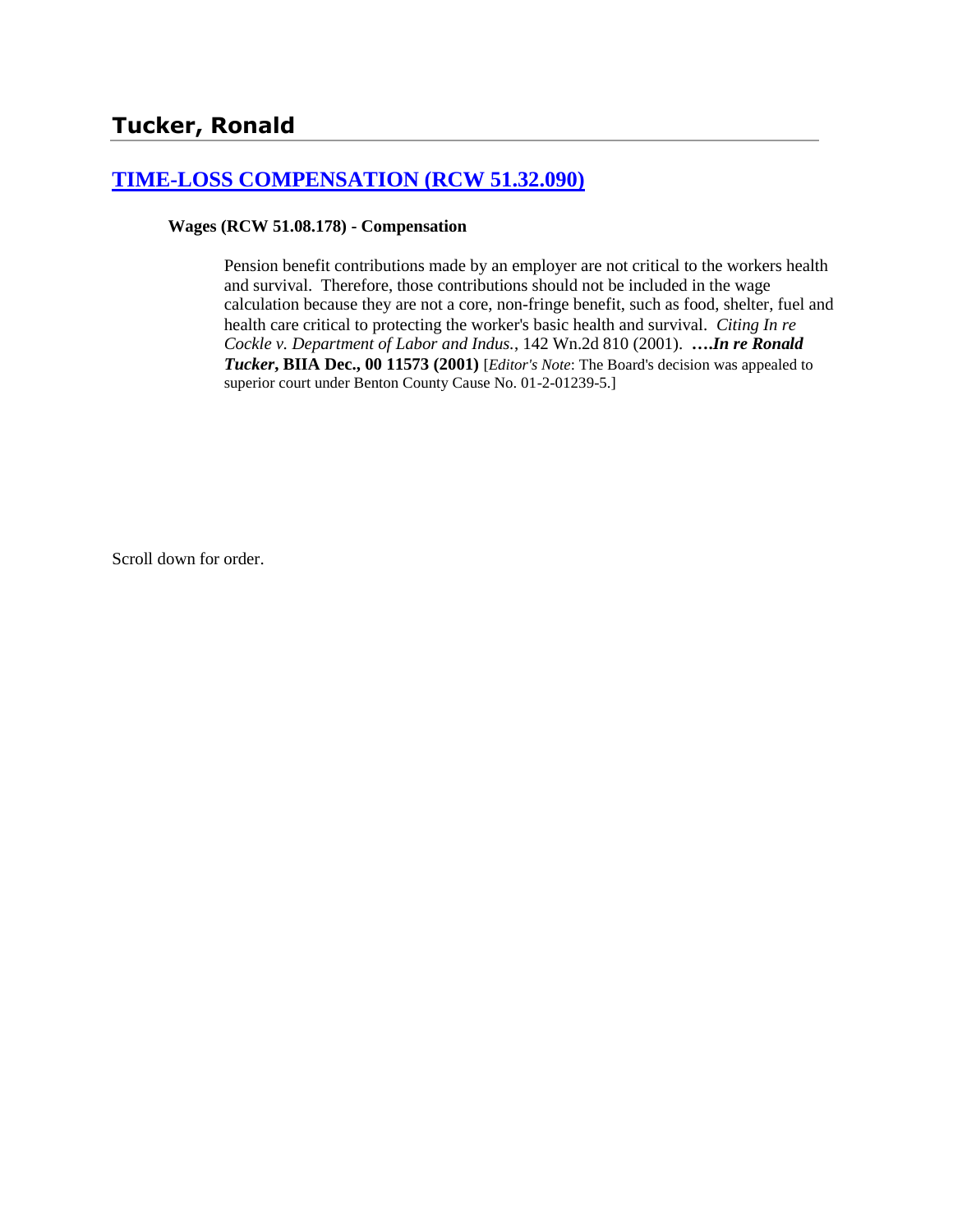# **BEFORE THE BOARD OF INDUSTRIAL INSURANCE APPEALS STATE OF WASHINGTON**

 **IN RE: RONALD L. TUCKER ) DOCKET NOS. 00 11573 & 00 17279 ) CLAIM NO. P-678740 ) DECISION AND ORDER**  APPEARANCES: Claimant, Ronald L. Tucker, by Flynn, Merriman & Palmer, P.S., per Robert D. Merriman Employer, South Columbia Basin Irrigation District, None Department of Labor and Industries, by The Office of the Attorney General, per Gigi I. Tsai, Assistant In the matter assigned Docket No. 00 11573, the claimant, Ronald L. Tucker, filed an appeal with the Board of Industrial Insurance Appeals on March 8, 2000, from an order of the Department of Labor and Industries dated January 13, 2000. The order adjusted the claimant's time loss compensation rate and set a new rate of \$629.03 per month effective December 1, 1999. The order also assessed an overpayment in the amount of \$2,150. **REVERSED AND REMANDED.** In the matter assigned Docket No. 00 17279, the claimant, Ronald L. Tucker, filed an appeal with the Board of Industrial Insurance Appeals on July 3, 2000, from an order dated May 5, 2000, which affirmed a prior order dated January 13, 2000. The January 13, 2000 order adjusted the claimant's time loss compensation rate and set a new rate of \$629.03 per month effective December 1, 1999. The order also assessed an overpayment in the amount of \$2,150. **DISMISSED. DECISION** Pursuant to RCW 51.52.104 and RCW 51.52.106, this matter is before the Board for review and decision on a timely Petition for Review filed by the Department of Labor and Industries to a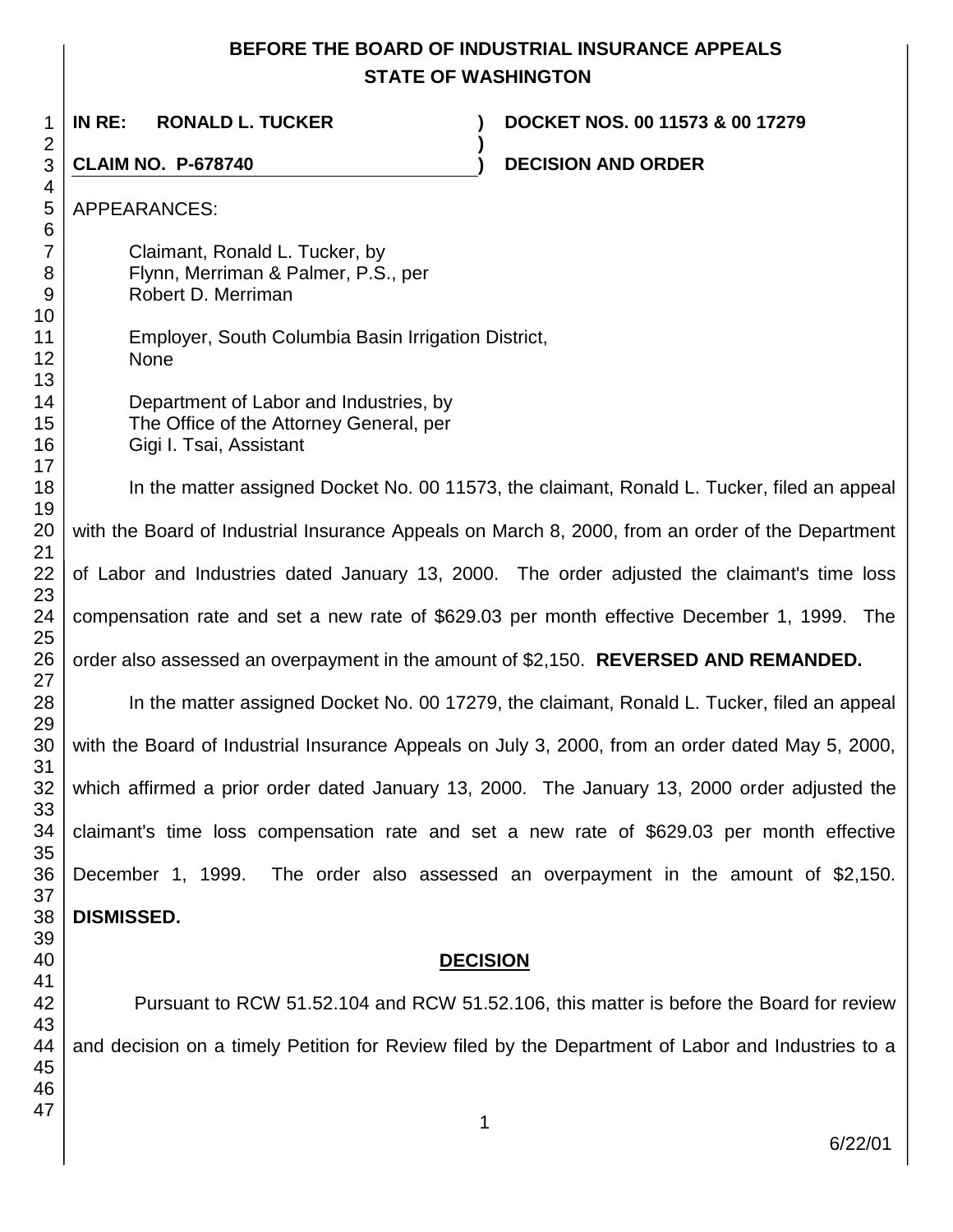Proposed Decision and Order issued on November 13, 2000, in which the order of the Department dated January 13, 2000, was reversed and remanded and the appeal taken from the Department order dated May 5, 2000, was dismissed.

The appeal was submitted to the Board on stipulated facts. The parties agreed that Mr. Tucker, as an employee of South Columbia Basin Irrigation District, suffered an industrial injury on March 5, 1997. At the time of the injury, Mr. Tucker was a single parent with one dependent child and his base wage was \$2,272.16 per month. The parties also agreed that South Columbia Basin Irrigation District paid a monthly health insurance premium on behalf of Mr. Tucker in the amount of \$353.08 and a monthly retirement benefit in the amount of \$170.52.

The issue in this case is whether the cost of Mr. Tucker's health insurance benefit and retirement benefit should be included in the calculation of his time loss compensation benefit.

The Supreme Court of the state of Washington has recently held that health insurance premiums paid on behalf of a worker during his or her work tenure and not paid during a period of disability must be included in the calculation of time loss benefits. *Cockle v. Department of Labor & Indus*., 142 Wn.2d 801 (2001). The court did not have before it the issue concerning pension benefits paid during work but not continued during a period of disability. The *Cockle* case was an appeal from the Court of Appeals, Division II.

On June 3, 1999, Division II of the Washington State Court of Appeals issued its decision in the case of *Cockle v. Department of Labor & Indus.*, 96 Wn. App. 69 (1999). The issue before the court was whether the employer-furnished benefit of \$162.07 per month for Ms. Cockle's medical insurance and \$43.45 per month for her dental insurance were the kind of benefit to be included in the calculation of her time loss compensation.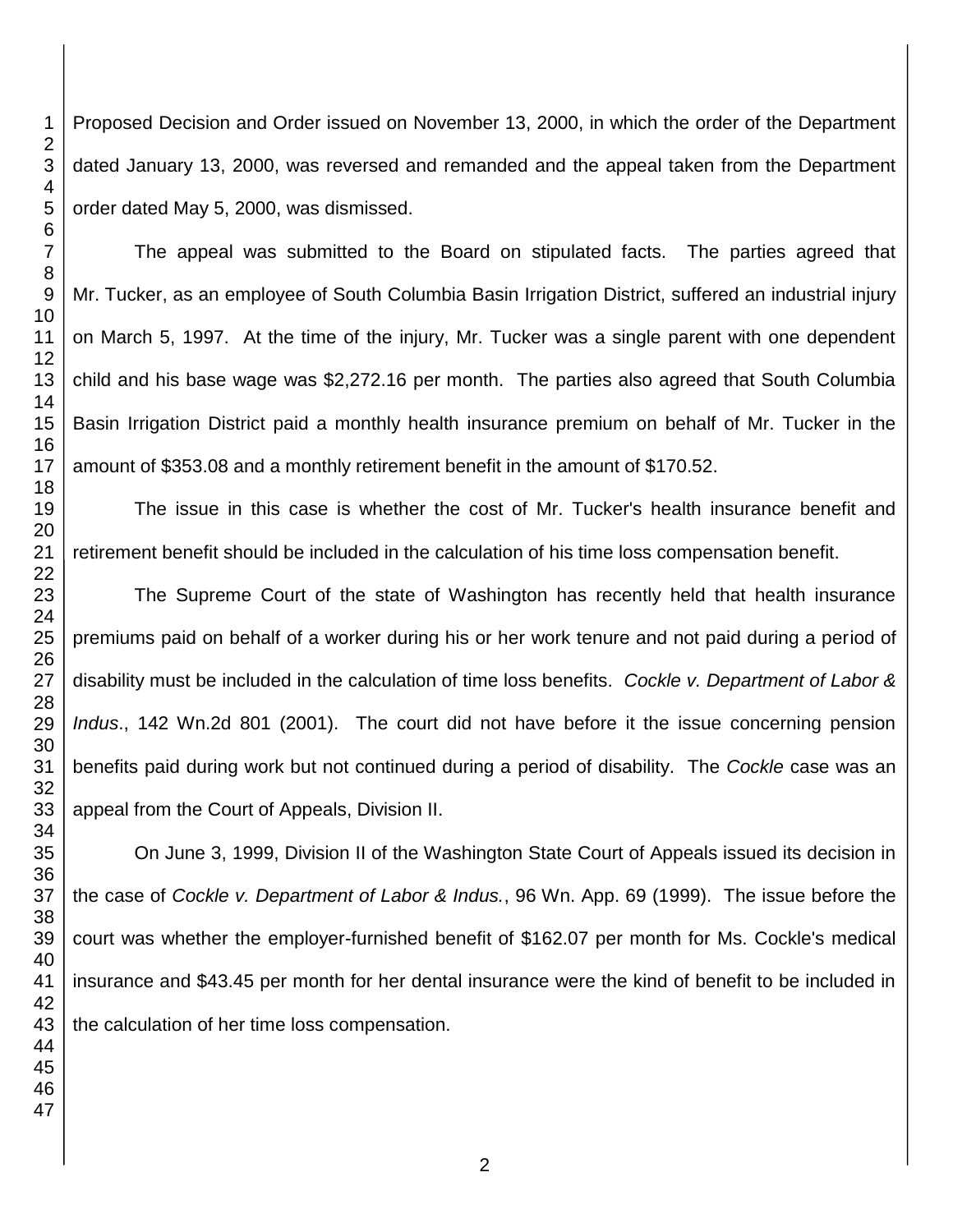The court construed the language of RCW 51.08.178 to include the medical and dental benefits in the term "wages."<sup>1</sup> The court determined that those things that the worker must replace during his or her period of disability, out of the time loss compensation benefit, were those things that the Department of Labor and Industries must include in the calculation. The court went on to say that benefits which are paid by the employer, but which need not be replaced by the worker during the period of disability, but may be restored or replenished after he or she returns to work, are not to be included within the calculation of time loss compensation.

In Footnote 10 to the decision, the court cites a number of fringe benefits that might possibly be included in the time loss compensation calculation, but specifically states that the court ruled only on the health insurance benefit. The court specifically rejected its earlier *obiter dictum* that wages included any and all forms of consideration received by the employee from the employer, as was stated in *Rose v. Department of Labor & Indus.*, 57 Wn. App. 751 (1990).

On January 18, 2001, the Washington State Supreme Court issued its decision in *Cockle v. Department of Labor & Indus.*, 142 Wn.2d 801 (2001).

The court held that the costs of health care benefits which Ms. Cockle's employer paid on a monthly basis should be included in the calculation of her time loss compensation benefit. Rejecting the Court of Appeals' concept of fair market value for the benefit, the Supreme Court instead said the employer's contribution toward the health insurance premium would be the amount to be factored into the calculation of time loss compensation benefits. The court specifically stated:

> [T]his court has recognized that the workers' compensation system should continue 'serving the goal of swift and certain relief for injured workers.' *Tri*, 117 Wn.2d at 138. We therefore construe the statutory phrase 'board, housing, fuel, or other consideration of like nature' in RCW 51.08.178(1) to mean readily identifiable and reasonably calculable in-kind components of a worker's lost earning capacity at the time of injury that are critical to protecting workers' basic health and

l "The term 'wages' shall include the reasonable value of board, housing, fuel, or other consideration of like nature received from the employer as part of the contract of hire." RCW 51.08.178(1).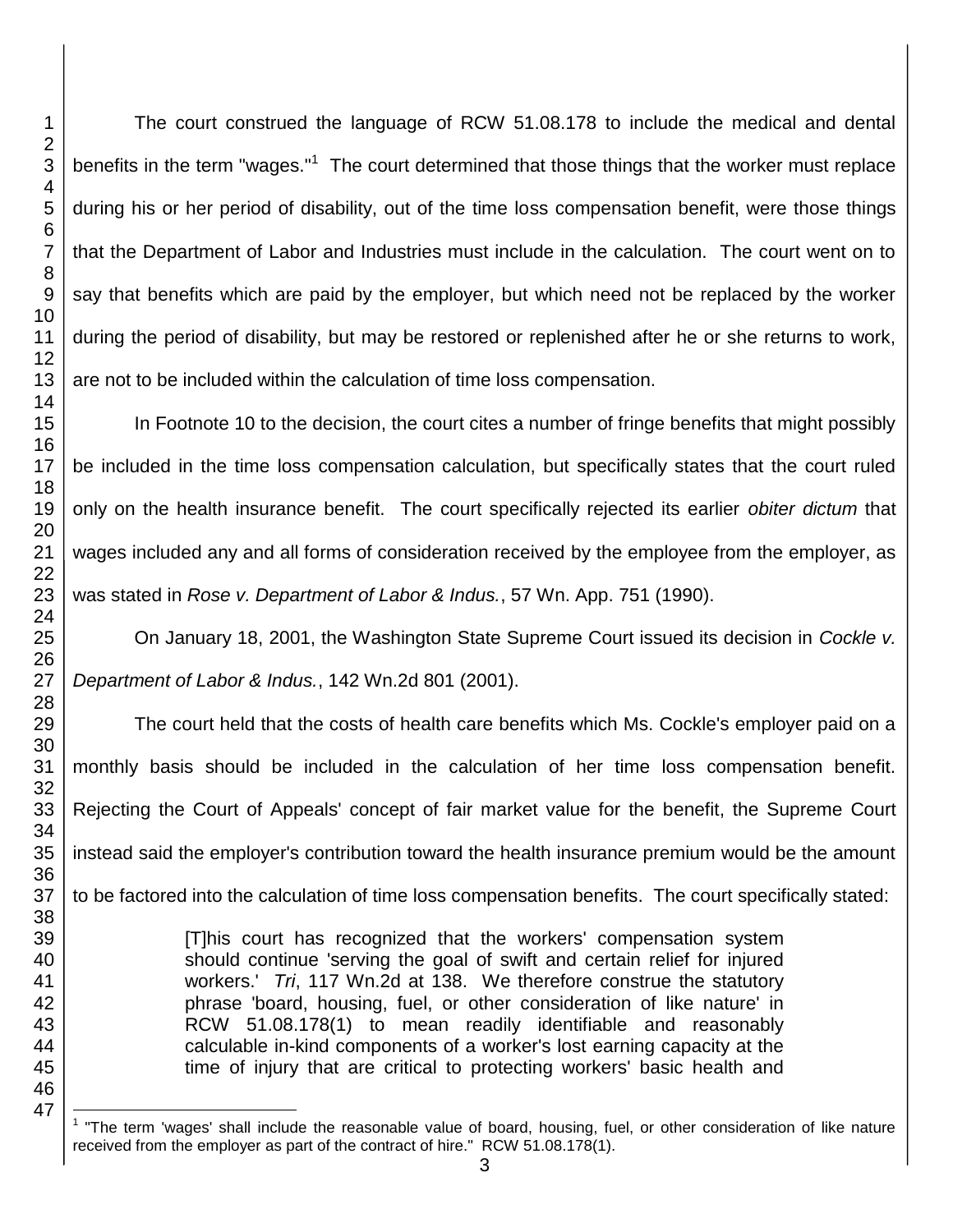survival. Core, *non*fringe benefits such as food, shelter, fuel, and health care all share that 'like nature.' By contrast, we do not believe injury-caused deprivation of the reasonable value of *fringe* benefits that are *not* critical to protecting workers' basic health and survival qualifies as the kind of 'suffering' that Title 51 RCW was legislatively designed to remedy.

*Cockle*, at 822.

In this case, there is no question that pursuant to *Cockle*, Mr. Tucker is entitled to have his employer's contribution toward health insurance premiums included in his wages for calculation of time loss compensation benefits. The real issue is whether the Department also must include the employer's contribution of \$170.52 per month for Mr. Tucker's monthly retirement benefit.

It is clear to us in this appeal that the retirement benefit is both readily identifiable and is a reasonably calculable in-kind component of Mr. Tucker's earning capacity at the time of injury. Because the employer has discontinued paying the retirement benefit during the period of Mr. Tucker's disability, the loss to Mr. Tucker of this benefit is no less a component of his lost earning capacity due to his injury than the wages he had been earning at the time of injury. In other words, it is reasonable to assume that had the \$170.52 not been earmarked for pension benefits, it would have been going directly into Mr. Tucker's paycheck on a monthly basis. Including the value of monthly retirement benefits in the time loss calculation would undoubtedly "most likely reflect a worker's lost earning capacity." *Double D Hop Ranch*, 133 Wn.2d 793, at 798 (1997).

However, the *Cockle* court, recognizing that the legislative intent behind RCW 51.08.178 was to set some limits on what is encompassed by the phrase "other consideration of like nature," has construed the phrase to be limited to "reasonably calculable in-kind components of a worker's lost earning capacity at the time of injury that are critical to protecting workers' basic health and survival." Fringe benefits not critical to protecting workers' basic health and survival do not qualify. *Cockle*, at 822, 823.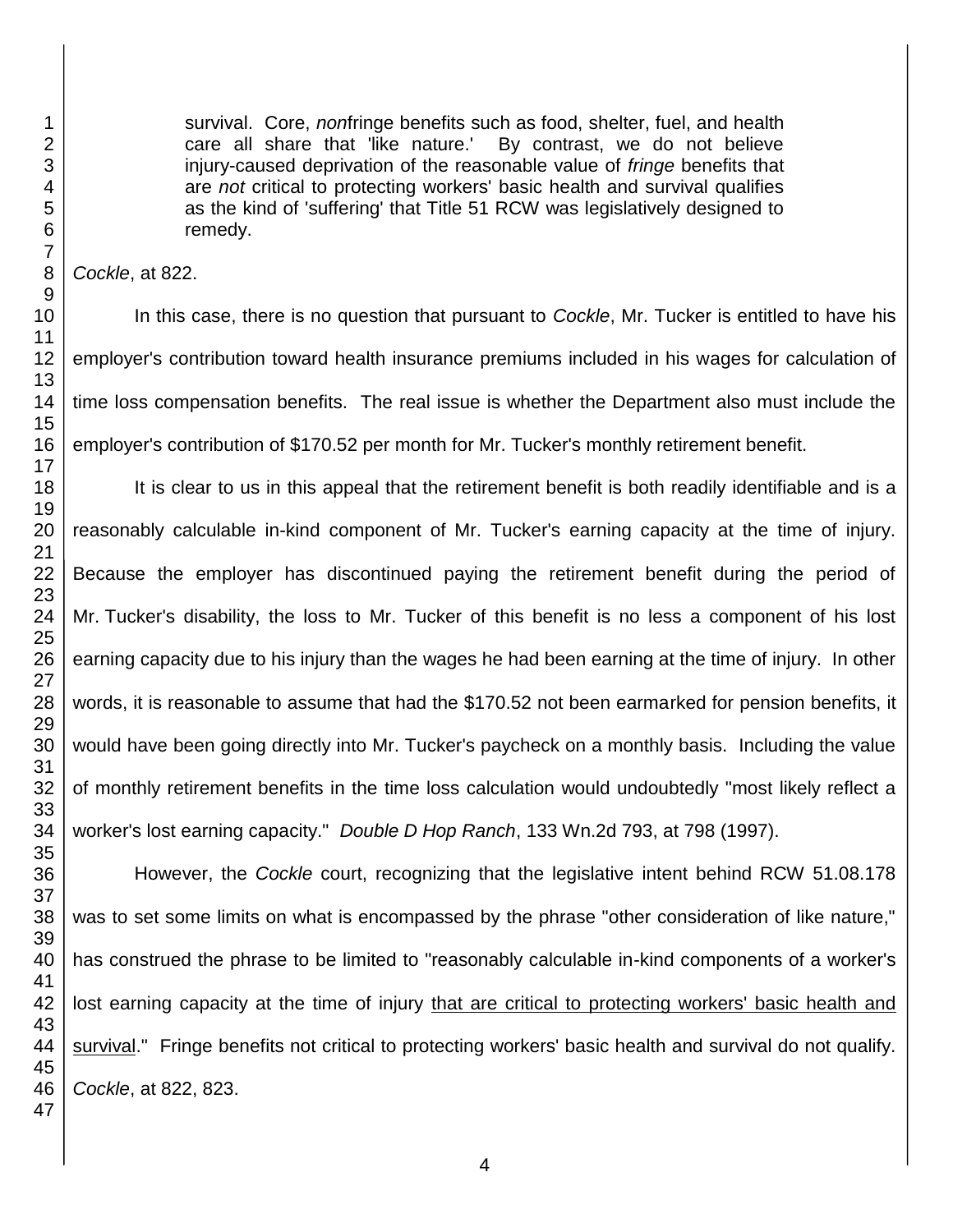Although we do not wish to downplay the importance to workers of their pension benefits, we simply cannot place such benefits in the same category as health care benefits as being critical to protecting workers' basic health and survival during an injured worker's period of disability.

In summary, we find that pension benefits are not of "like nature" with benefits such as food, shelter, fuel, and health care. We reverse the January 13, 2000 Department order and remand this claim to the Department with directions to include Mr. Tucker's monthly health insurance premium paid by the employer, in the calculation of Mr. Tucker's time loss compensation.

We also note that our industrial appeals judge dismissed the appeal from the Department order dated May 5, 2000, which affirmed the January 13, 2000 order. The industrial appeals judge did so because he determined that the Department lacked jurisdiction to issue that order as the January 13, 2000 order was already the subject of a timely appeal pending before the Board. Further, the Department did not act to reassume jurisdiction in the claim, as it transferred the protest by Mr. Tucker to the Board as a direct appeal. As the Department lacked jurisdiction to issue the May 5, 2000 order, the Board lacks jurisdiction over the subject matter of that order and the claimant's appeal from the order must be dismissed.

After consideration of the Proposed Decision, the Petition for Review filed thereto, and a careful review of the entire record before us, we make the following:

#### **FINDINGS OF FACT**

1. On March 17, 1997, the claimant, Ronald L. Tucker, filed an application for benefits with the Department of Labor and Industries, alleging the occurrence of an industrial injury on or about March 5, 1997, during the course of his employment with South Columbia Basin Irrigation District. The claim was allowed and benefits provided.

On January 7, 2000, the Department issued an order that paid the claimant time loss compensation for the period from December 31, 1999 through December 31, 1999, set the time loss compensation rate at \$1,704.03 per month based on the claimant being single with one dependent and wages of \$2,272.16 per month at the time of injury, and stating that the wages were based on \$12.91 per hour at eight hours per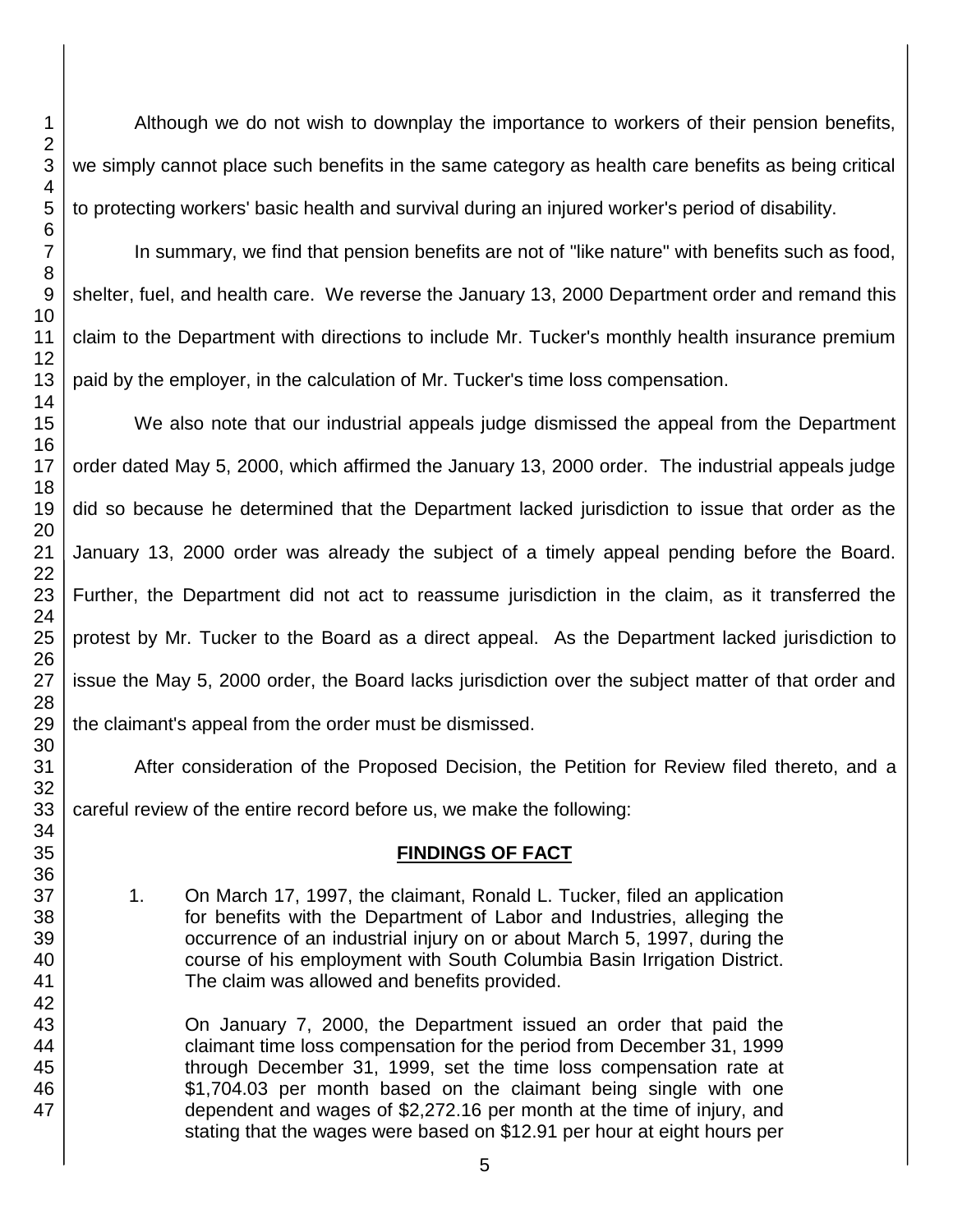day and five days per week. On January 13, 2000, the Department issued an order that adjusted the claimant's compensation rate, set a new rate of \$629.03 per month effective December 1, 1999, and assessed an overpayment in the amount of \$2,150. On January 14, 2000, the claimant filed a protest of the January 7, 2000 order. On January 27, 2000, the claimant's Notice of Appeal from the January 13, 2000 order was received at the Department as a protest. On March 8, 2000, the claimant's Notice of Appeal was received by the Board of Industrial Insurance Appeals as a direct appeal. On March 13, 2000, the Board issued an order granting the appeal, assigning it Docket No. 00 11573, and directing that proceedings be held.

On May 5, 2000, the Department issued an order affirming the prior order of January 13, 2000, which had been appealed by the claimant under Docket No. 00 11573. On July 3, 2000, the claimant filed an appeal with the Board from the May 5, 2000 Department order. On August 1, 2000, the Board issued an order granting the appeal, assigning it Docket No. 00 17279, and directing that proceedings be held.

- 2. On or about March 5, 1997, Ronald L. Tucker sustained an injury during the course of his employment with South Columbia Basin Irrigation District.
- 3. At the time of his industrial injury on March 5, 1997, Mr. Tucker was single with one dependent child.
- 4. At the time of his industrial injury on March 5, 1997, Mr. Tucker was earning a base wage of \$2,272.16 per month. In addition to his base wage, at the time of his industrial injury, Mr. Tucker's employer was paying monthly health insurance premiums on behalf of Mr. Tucker in the amount of \$353.08 and monthly retirement benefits on behalf of Mr. Tucker in the amount of \$170.52.
- 5. The Department failed to reassume jurisdiction over the January 13, 2000 order within 30 days of receiving the claimant's Notice of Appeal on January 27, 2000.

#### **CONCLUSIONS OF LAW**

- 1. The Board of Industrial Insurance Appeals has jurisdiction over the parties to and subject matter of the appeal in Docket No. 00 11573.
- 2. The Board of Industrial Insurance Appeals has jurisdiction over the parties to the appeal in Docket No. 00 17279.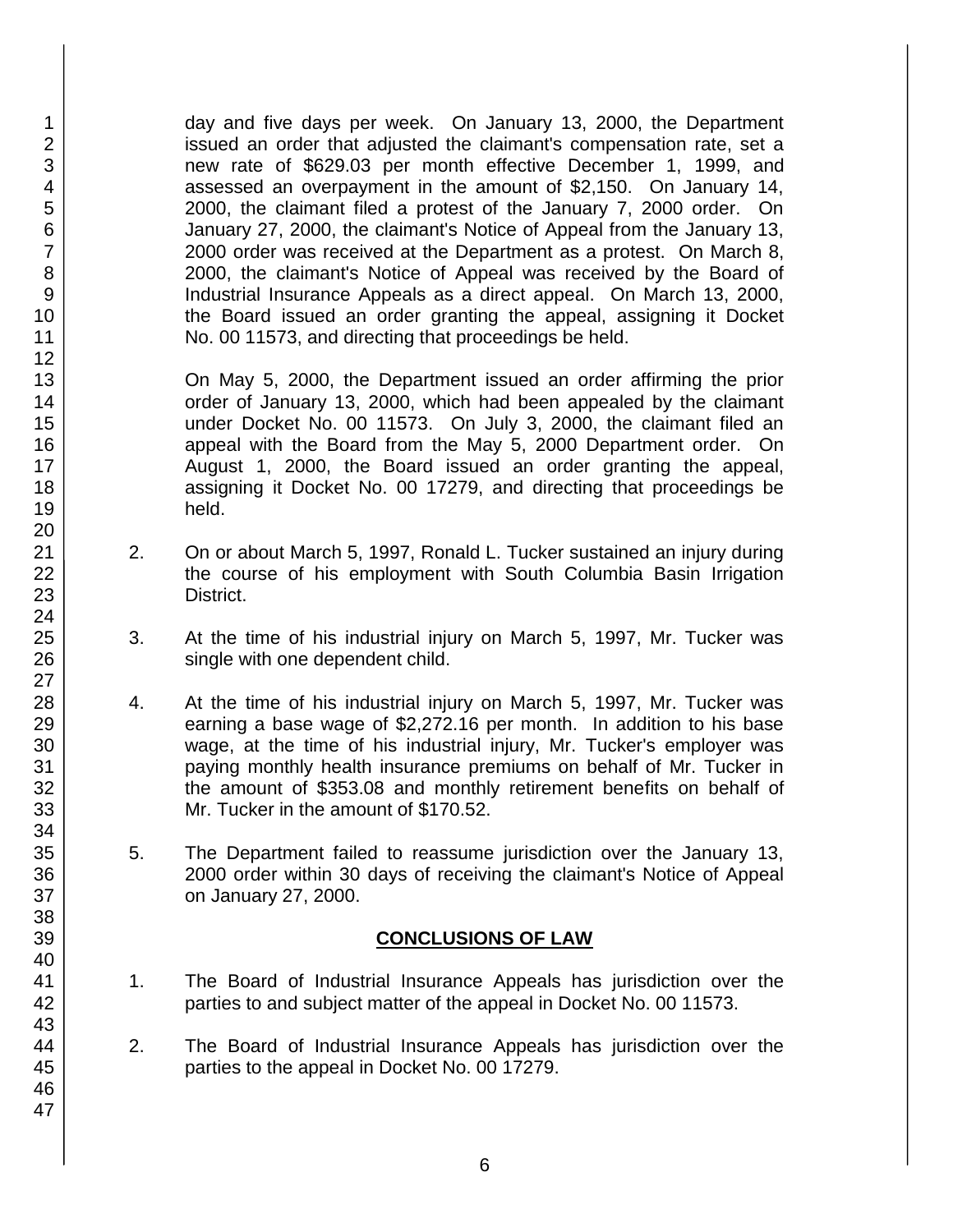- 3. The Department of Labor and Industries lacked subject matter jurisdiction to issue the May 5, 2000 order which attempted to affirm the prior order dated January 13, 2000.
- 4. The Board lacks jurisdiction over the subject matter of the appeal in Docket No. 00 17279.
- 5. The monthly payment by Mr. Tucker's employer for health insurance constitutes a portion of his wages pursuant to RCW 51.08.178 for the purposes of computing his time loss compensation.
- 6. The amount of money paid by Mr. Tucker's employer for his retirement benefits does not constitute a part of the wages pursuant to RCW 51.08.178 for the purposes of computing his time loss compensation.
- 7. The order of the Department of Labor and Industries dated January 13, 2000, is incorrect and is reversed. This claim is remanded to the Department to recalculate Mr. Tucker's time loss compensation based on a marital status of single with one dependent and a monthly wage of \$2,625.24 (\$2,272.16 + \$353.08) and to take such further action as is indicated by the facts and the law.
- 8. The claimant's appeal from the order of May 5, 2000, is dismissed for lack of subject matter jurisdiction.

It is so ORDERED.

Dated this 22nd day of June, 2001.

BOARD OF INDUSTRIAL INSURANCE APPEALS

/s/\_\_\_\_\_\_\_\_\_\_\_\_\_\_\_\_\_\_\_\_\_\_\_\_\_\_\_\_\_\_\_\_\_\_\_\_\_\_\_\_ THOMAS E. EGAN Chairperson

/s/\_\_\_\_\_\_\_\_\_\_\_\_\_\_\_\_\_\_\_\_\_\_\_\_\_\_\_\_\_\_\_\_\_\_\_\_\_\_\_\_ JUDITH E. SCHURKE Member

#### **DISSENT**

I dissent.

I believe that pension benefits are to be included as part of an injured worker's time loss calculation because they are in-kind compensation and part of the bargained for contract of hire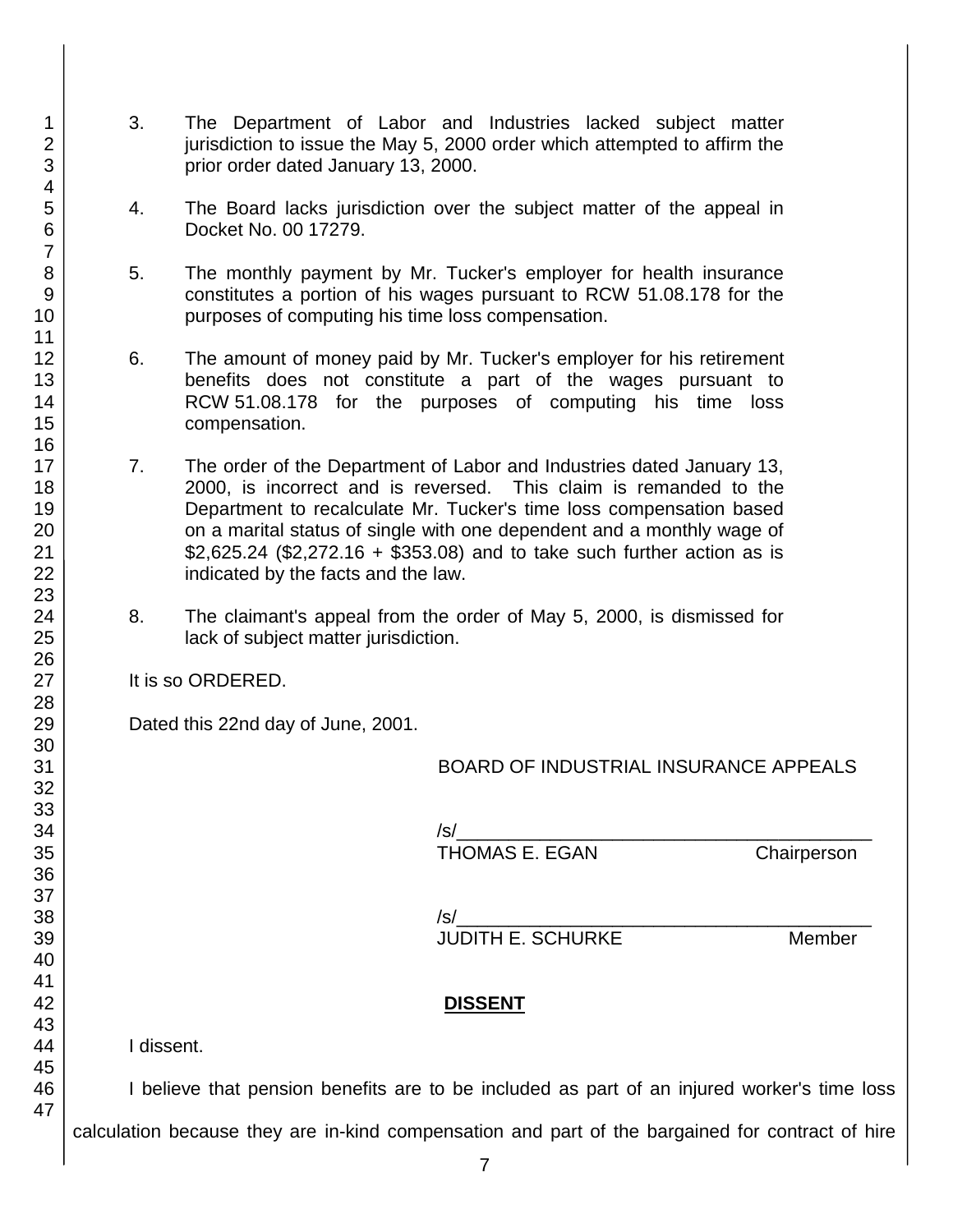between worker and employer. Such a conclusion is dictated not only by the recent *Cockle*  decision, but also is in keeping with the intent of the Legislature when it passed the wage calculation statute in 1971. As noted by the *Cockle* court, this was the same Legislature that passed RCW 51.12.010, codifying the long-recognized principle: "This Title shall be liberally construed for the purpose of reducing to a minimum the suffering and economic loss arising from injuries and/or death occurring in the course of employment." *Cockle*, at 811.

The majority's interpretation of *Cockle* is misguided. The Supreme Court has consistently held that an injured worker should be compensated based on his or her actual "lost earning capacity." *Double D Hop Ranch*, 133 Wn.2d 793, at 798 (1997).

In the case before us, there can be no question that pension benefits paid by this employer on behalf of Mr. Tucker represent a very real portion of his earning capacity at the time of his injury. There is no doubt in my mind that pension benefits for Mr. Tucker were hammered out in arms-length negotiations between employer and workers and as such, represent a benefit paid by the employer to Mr. Tucker in lieu of actual take-home wages. In other words, workers such as Mr. Tucker decided to forego a portion of their potential take-home pay in exchange for pension benefits. As noted by Justice Thurgood Marshall in his powerful dissent in *Morrison-Knudsen*, 461 U.S. 624, at 641 (1983):

> For the purposes of determining a worker's earning power, there is no principled distinction between direct cash payments and payments into a plan that provides benefits to the employee. If the employer had agreed to pay some fixed amount of money to its employees who, in turn, paid the amount into benefit funds, that amount would satisfy the majority's definition of wages since the benefit has "a present value that can be readily converted into a cash equivalent on the basis of [its] market valu[e]." In my view, the result should not change simply because the company agrees to eliminate an unnecessary transaction by paying the contributions directly to the trust funds.

In fact, this language was quoted with approval by our Supreme Court. *Cockle*, at 818.

Although the majority appears to recognize the inequity of discounting this portion of Mr. Tucker's